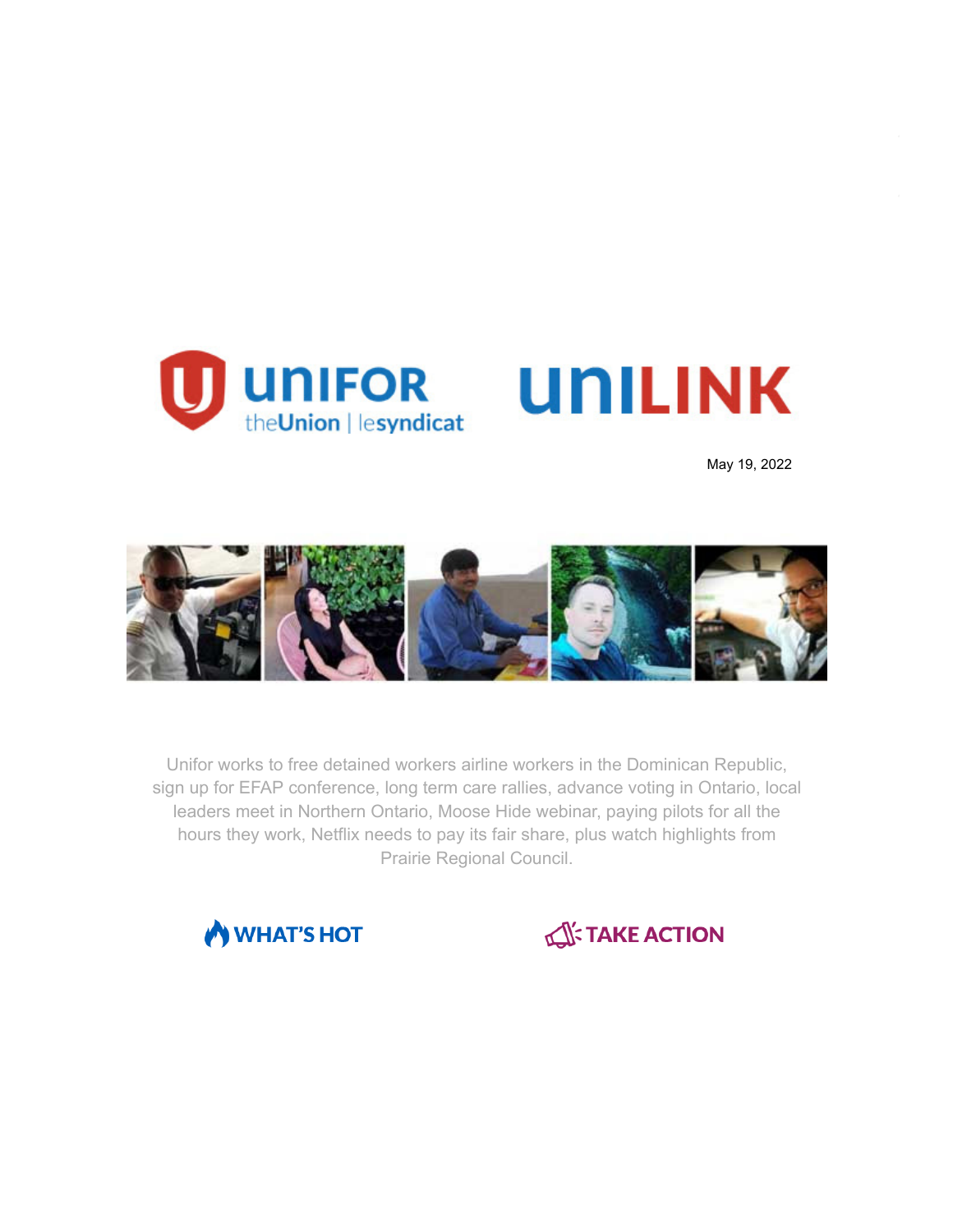

Long-term care workers, families of residents, and community members came together for the Thunder Bay Save Long Term Care Day of Action.



Mental illness and addiction are not new, but the past few years exasperated these issues, and members need support. Sign up for the EFAP Conference to see how you can help.

### **[READ MORE](https://www.unifor.org/news/events/unifor-biennial-employee-family-assistance-conference)**

#### **[WATCH VIDEO](https://fb.watch/c_mzO-tamT/)**

## **OIN THE NEWS**



Pivot Airlines, along with CUPE, Unifor and ALPA, launch a joint campaign to bring five crew members being held in the Dominican Republic safely home. The crew discovered reported cocaine on the plane and has been detained since April 5, along with six passengers.

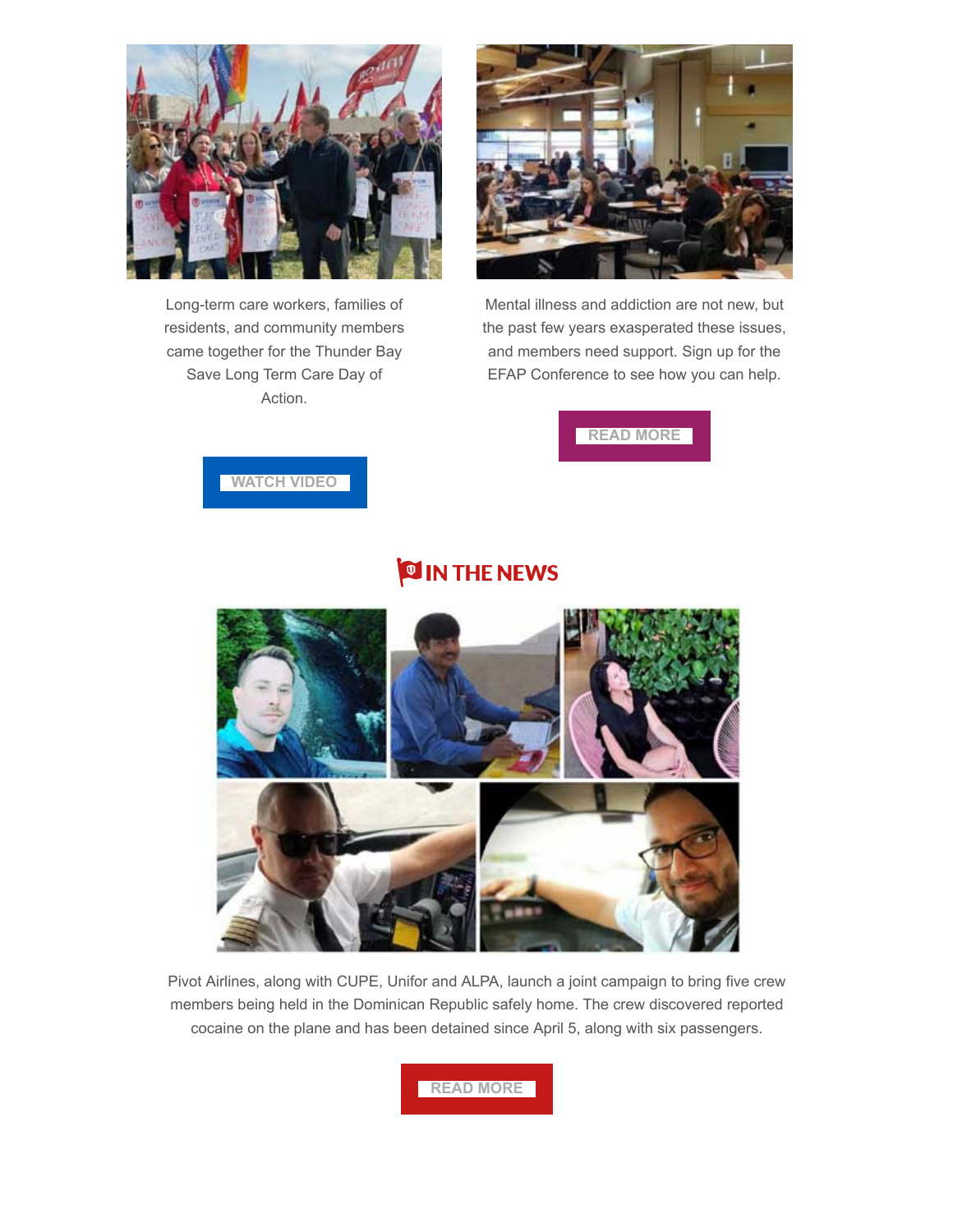

Jason Kenney resigns as Alberta premier. With his dangerous antiworker policies, he was too reckless and ideological fro govern competently.



Long-term care workers have come together to hold rallies across Ontario to send a strong message to all political parties in Ontario to respect health care workers, end profit over people and to repeal Bill 124.



**[READ MORE](https://www.unifor.org/news/all-news/workers-wont-miss-jason-kenney)**



This weekend is one of the most important in the Ontario Election period. Advanced polls open and volunteer events are planned across the province. RSVP today.



More than 100 members gathered in Thunder Bay on May 13-14 for the annual Northern Ontario Leadership Meeting to strategize on how to best organize and elect progressive politicians in the upcoming Ontario provincial elections.



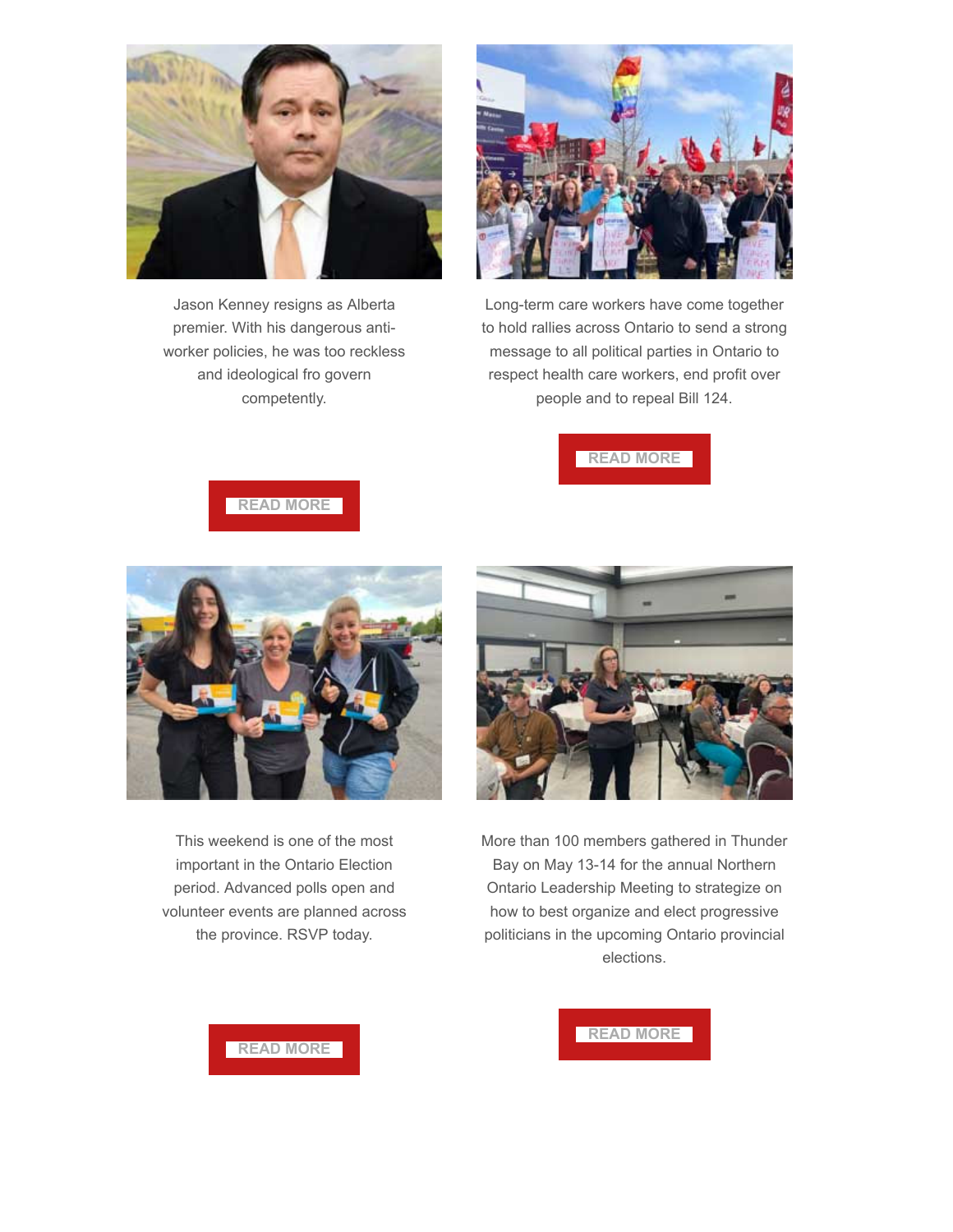

Pilots are objecting to a new Sunwing Airlines policy that stops paying them if flights are stuck on the tarmac due to long line-ups at airport customs.



Being able to tell our own stories is vital to building community - something more vital than ever - and why online streaming companies must pay their fair share, Media Director Randy Kitt writes in The National Post.



**[READ MORE](https://www.unifor.org/news/all-news/customs-delays-are-no-reason-shortchange-pilots)**



On May 12 Unifor members showed their support for ending violence against women and children by wearing a Moose Hide pin and participating in events.



Unifor salutes the contributions of the thousands of Unifor members who work as Personal Support Workers (PSWs) in Ontario, and Continuing Care Assistants (CCAs) in Nova Scotia.

#### **[READ MORE](https://www.facebook.com/media/set/?vanity=UniforCanada&set=a.340926691458390)**

#### **[READ MORE](https://www.unifor.org/news/all-news/unifor-personal-support-worker-day-statement-2022)**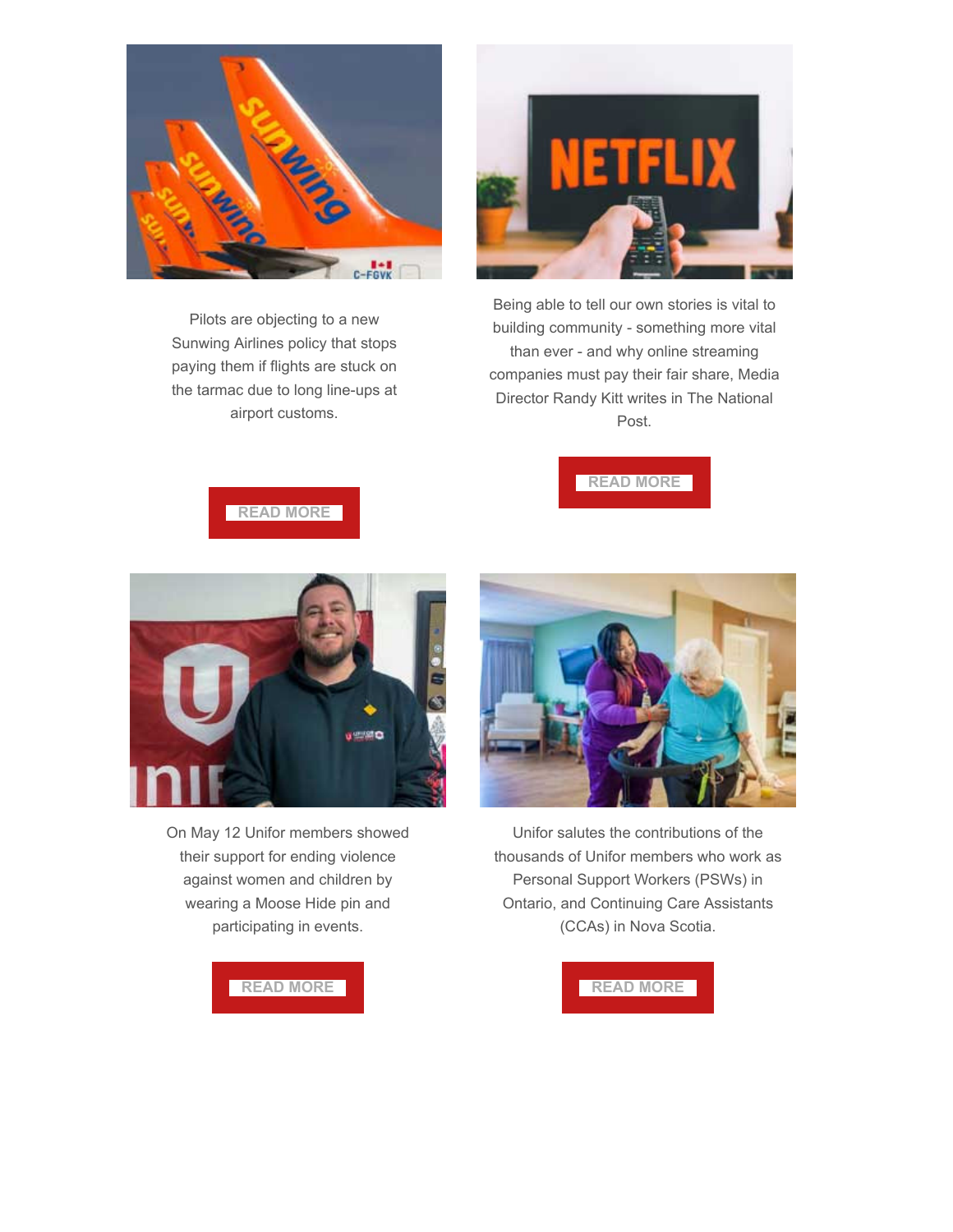

Unifor marks the 2022 International Day Against Homophobia, Transphobia, and Biphobia (IDAHOTB) with solidarity for people of all sexual and gender diversities.

**[READ MORE](https://www.unifor.org/news/all-news/statement-international-day-against-homophobia-transphobia-and-biphobia-0)**

Unifor is encouraged that the employer has agreed to meet again with a mediator to negotiate an end to the 15 week-old job action at PW Transit in Squamish, Whistler, and Pemberton. **[READ MORE](https://www.unifor.org/news/all-news/pw-transit-finally-agrees-another-attempt-mediation)**

Mediation failed after B.C. Transit's third-party contractor PW Transit was unwilling to collaborate with workers on a roadmap to wage parity. **[READ MORE](https://www.unifor.org/news/all-news/mediation-sea-sky-transit-strike-fails-move-employer)**

Negotiations continued for Bell members in the Atlantic, with progress made in some areas including small business work. **[READ MORE](https://www.unifor.org/news/all-news/bell-atlantic-bargaining-bulletin-update-6)**

The bargaining committee secures a tentative deal with forestry target company Resolute. If ratified, the deal could set the pattern for

Unifor Local 1917 Hitachi unit members in Guelph, Ont. voted 95% in favour of ratifying a three-year collective agreement that guarantees current members historic 'no layoffs' language for the duration of the contract. **[READ MORE](https://www.unifor.org/news/all-news/new-3-year-deal-local-1917-hitachi-workers)**

Bell Technical Solutions bargaining committee in Ontario reached a tentative agreement. **[READ MORE](https://www.unifor.org/news/all-news/bell-technical-solutions-bargaining-update-7)**

Unifor members at Metro Distribution Centre warehouses have voted overwhelmingly in favour of a new collective agreement that delivers substantial wage increases and a ground**-**breaking prescription drug plan to 225 part-time workers. **[READ MORE](https://www.unifor.org/news/all-news/contract-delivers-higher-wages-and-groundbreaking-benefits-part-time-metro-warehouse)**